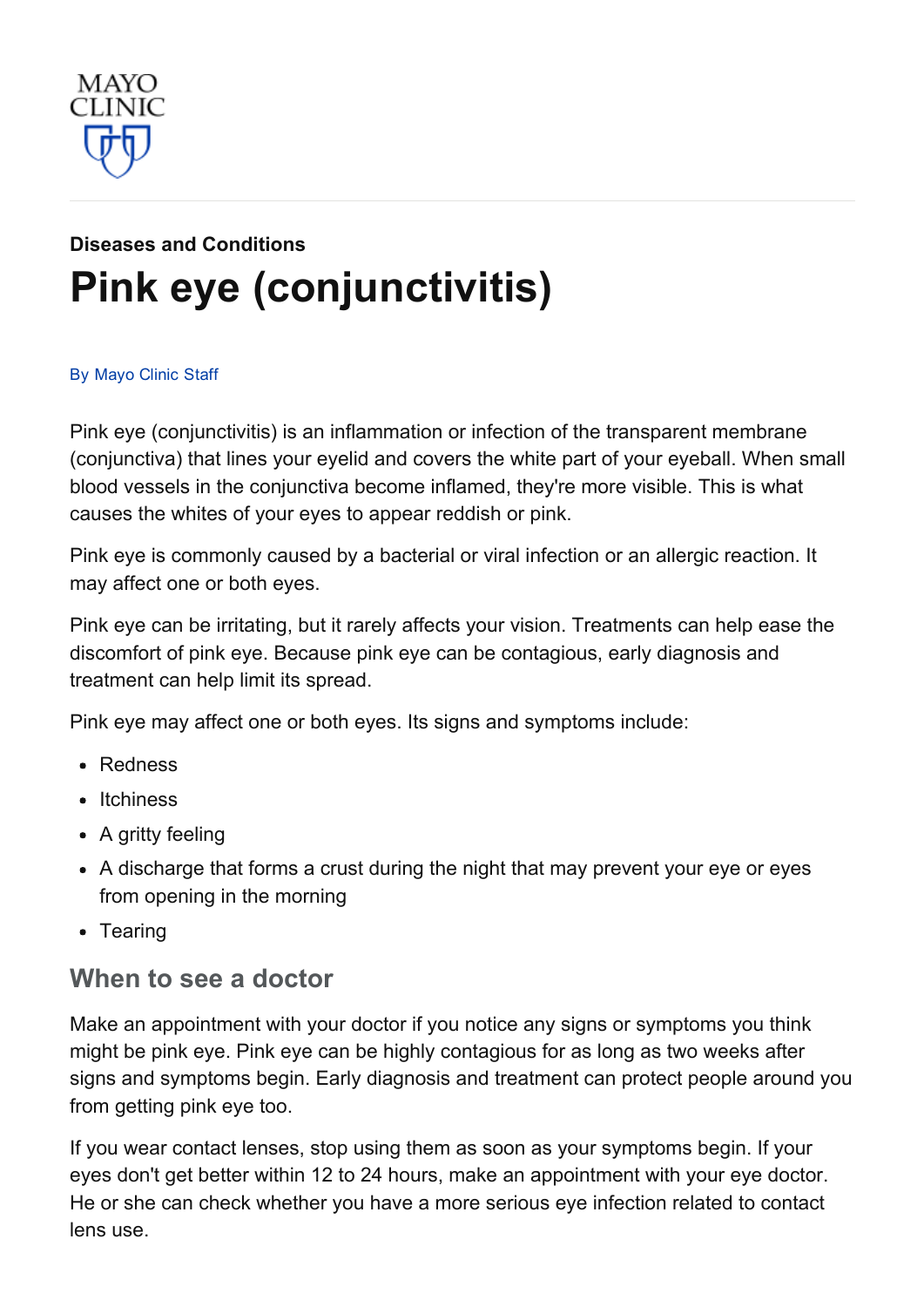In addition, other serious eye conditions can cause eye redness. Seek urgent care if you also experience pain, light sensitivity or blurred vision.

Causes of pink eye include:

- Viruses
- Bacteria
- Allergies
- A chemical splash in the eye
- A foreign object in the eye

# Viral and bacterial conjunctivitis

Viral conjunctivitis and bacterial conjunctivitis may affect one or both eyes. Viral conjunctivitis usually produces a watery discharge. Bacterial conjunctivitis often produces a thicker, yellow-green discharge. Both types can be associated with colds or symptoms of a respiratory infection, such as a sore throat.

Both viral and bacterial types are very contagious. They are spread through direct or indirect contact with the eye secretions of someone who's infected.

Adults and children alike can develop both of these types of pink eye. Bacterial conjunctivitis is more common in children than it is in adults.

# Allergic conjunctivitis

Allergic conjunctivitis affects both eyes and is a response to an allergy-causing substance such as pollen. In response to allergens, your body produces an antibody called immunoglobulin E (IgE). This antibody triggers special cells called mast cells in the mucous lining of your eyes and airways to release inflammatory substances, including histamines. Your body's release of histamine can produce a number of allergy signs and symptoms, including red or pink eyes.

If you have allergic conjunctivitis, you may experience intense itching, tearing and inflammation of the eyes — as well as sneezing and watery nasal discharge.

# Conjunctivitis resulting from irritation

Irritation from a chemical splash or a foreign object in your eye is also associated with conjunctivitis. Sometimes flushing and cleaning the eye to rid it of the chemical or object causes redness and irritation. Signs and symptoms, which may include watery eyes and a mucous discharge, usually clear up on their own within a day or two.

Your risk of having pink eye increases with:

- Exposure to something for which you have an allergy (allergic conjunctivitis)
- Exposure to someone infected with the viral or bacterial form of conjunctivitis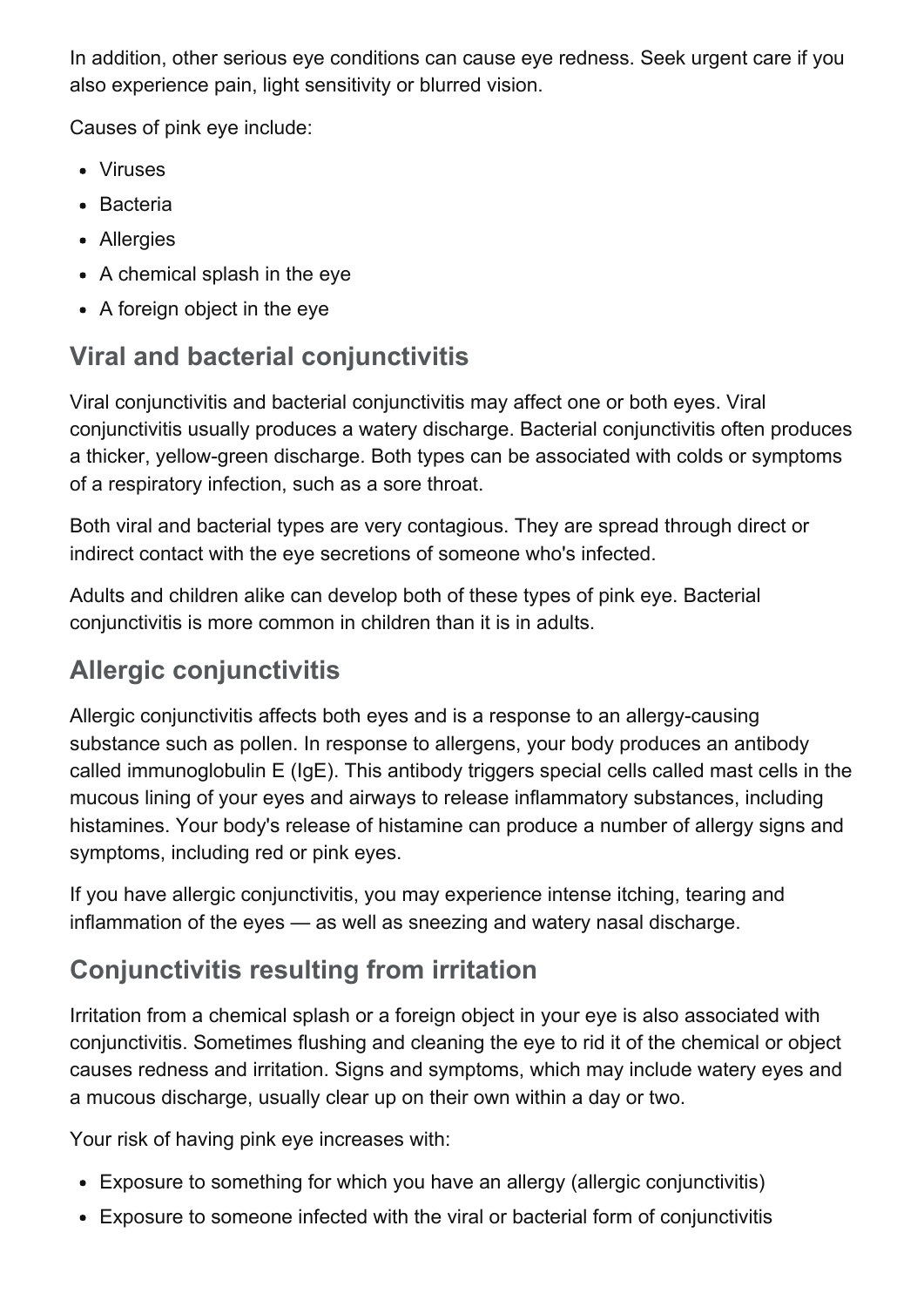Use of contact lenses

In both children and adults, pink eye can cause inflammation in the cornea. This can affect vision. Prompt evaluation and treatment by your doctor can reduce the risk of complications.

Start by seeing your family doctor if you have any eye-related signs or symptoms that worry you. If your signs and symptoms persist or get worse, despite treatment, your doctor may refer you to an eye specialist (ophthalmologist). If your condition is caused by allergens, you may need to see an allergy specialist.

Because appointments can be brief, it's a good idea to be well-prepared. Here's some information to help you get ready.

#### What you can do

- Be aware of any pre-appointment restrictions. At the time you make the appointment, ask if you need to do anything in advance, such as stop wearing contact lenses or refrain from using eyedrops.
- List any symptoms you're experiencing, including any that may seem unrelated to the reason for which you scheduled the appointment.
- Make a list of all medications, vitamins and supplements that you're taking.
- List questions to ask your doctor.

For pink eye, some basic questions to ask your doctor include:

- What's the most likely cause of my symptoms?
- What kinds of tests do I need?
- What treatments are available?
- How long will I be contagious after starting treatment?
- Is there a generic alternative to the medicine you're prescribing me?
- Do you have any brochures or other printed material that I can take with me? What websites do you recommend?
- Do I need to come back for a follow-up visit?
- Is this a threat to my vision?

### What to expect from your doctor

Your doctor is likely to ask you a number of questions. Being ready to answer them may allow time later to cover points you want to address. Your doctor may ask:

- When did you begin experiencing symptoms?
- Have your symptoms been continuous or occasional?
- How severe are your symptoms?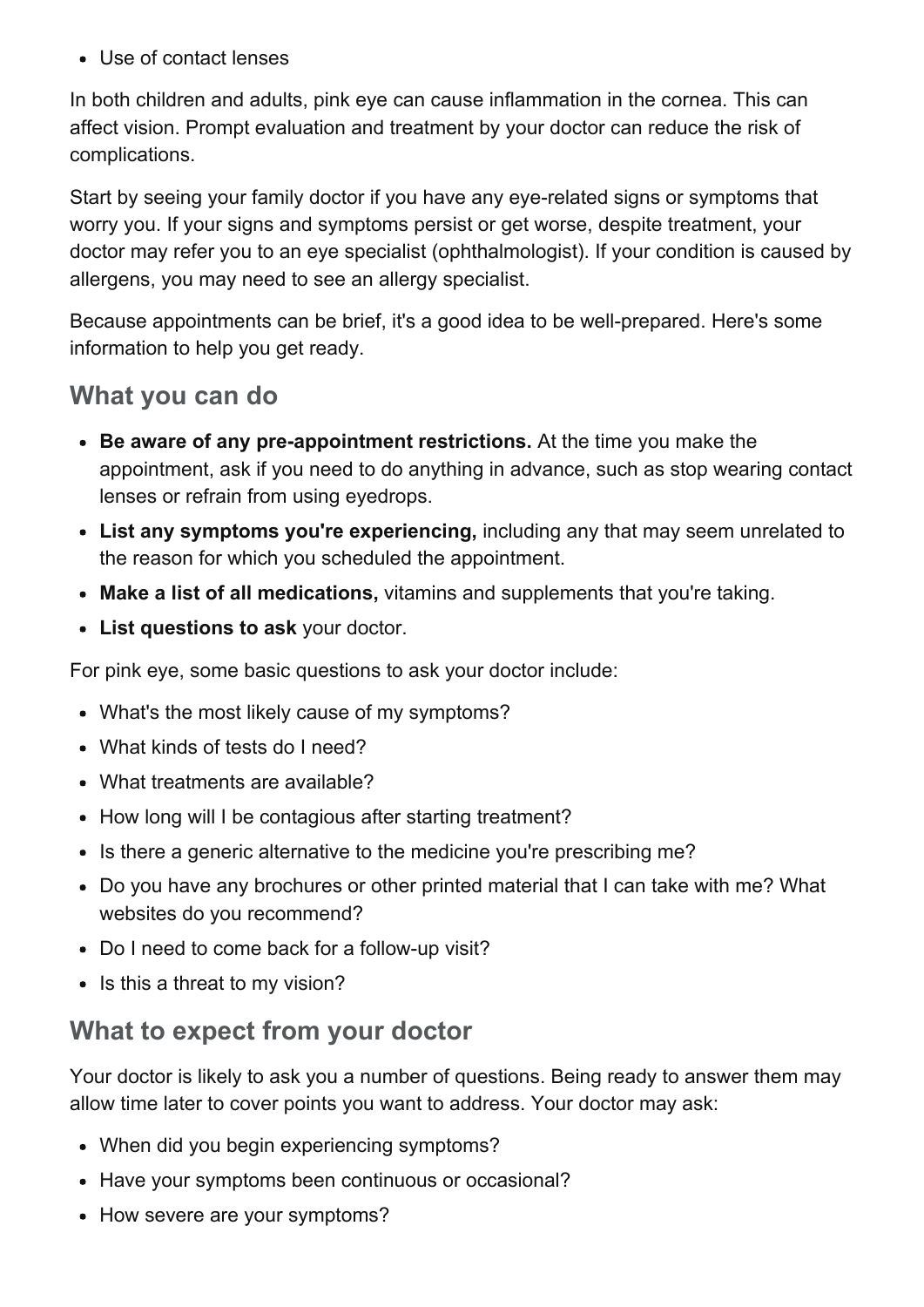- Does anything improve your symptoms?
- What, if anything, appears to worsen your symptoms?
- Do your symptoms affect one eye or both eyes?
- Do you use contact lenses?
- How do you clean your contact lenses?
- How often do you replace your contact lens storage case?
- Have you had close contact with anyone who has pink eye or cold or flu symptoms?
- Has your vision been affected?

### What you can do in the meantime

If you use contact lenses, remove them until you can see your doctor. Wash your hands frequently to lessen the chance of infecting other people. Don't share towels with other people for the same reason.

You could try artificial tears. Or apply warm or cold compresses to your eyes for a few minutes several times a day. These steps may ease your discomfort until you see your doctor.

To determine whether you have pink eye, your doctor will ask you about your health history and symptoms and examine your eyes. He or she may also take a sample of eye secretions for laboratory analysis if:

- You have a very severe case of conjunctivitis
- Your corneas are affected
- You've had repeated infections that aren't responding to treatment

If your pink eye is caused by allergies, your doctor may suggest allergy testing to help determine which specific allergens to avoid.

### Treatment for bacterial conjunctivitis

More than half of bacterial conjunctivitis cases will clear up in one to two weeks without treatment. Taking an antibiotic may speed up the healing process. Your doctor may prescribe antibiotic eyedrops or ointment. Ointment may blur vision for up to 20 minutes after application.

With either form of medication, expect signs and symptoms to start getting better in a few days. Follow your doctor's instructions and use the antibiotics for the complete period prescribed. This helps prevent the infection from recurring.

### Treatment for viral conjunctivitis

In most cases, no treatment is available for viral conjunctivitis. Your doctor may prescribe an antiviral medication if your condition is caused by the herpes simplex virus.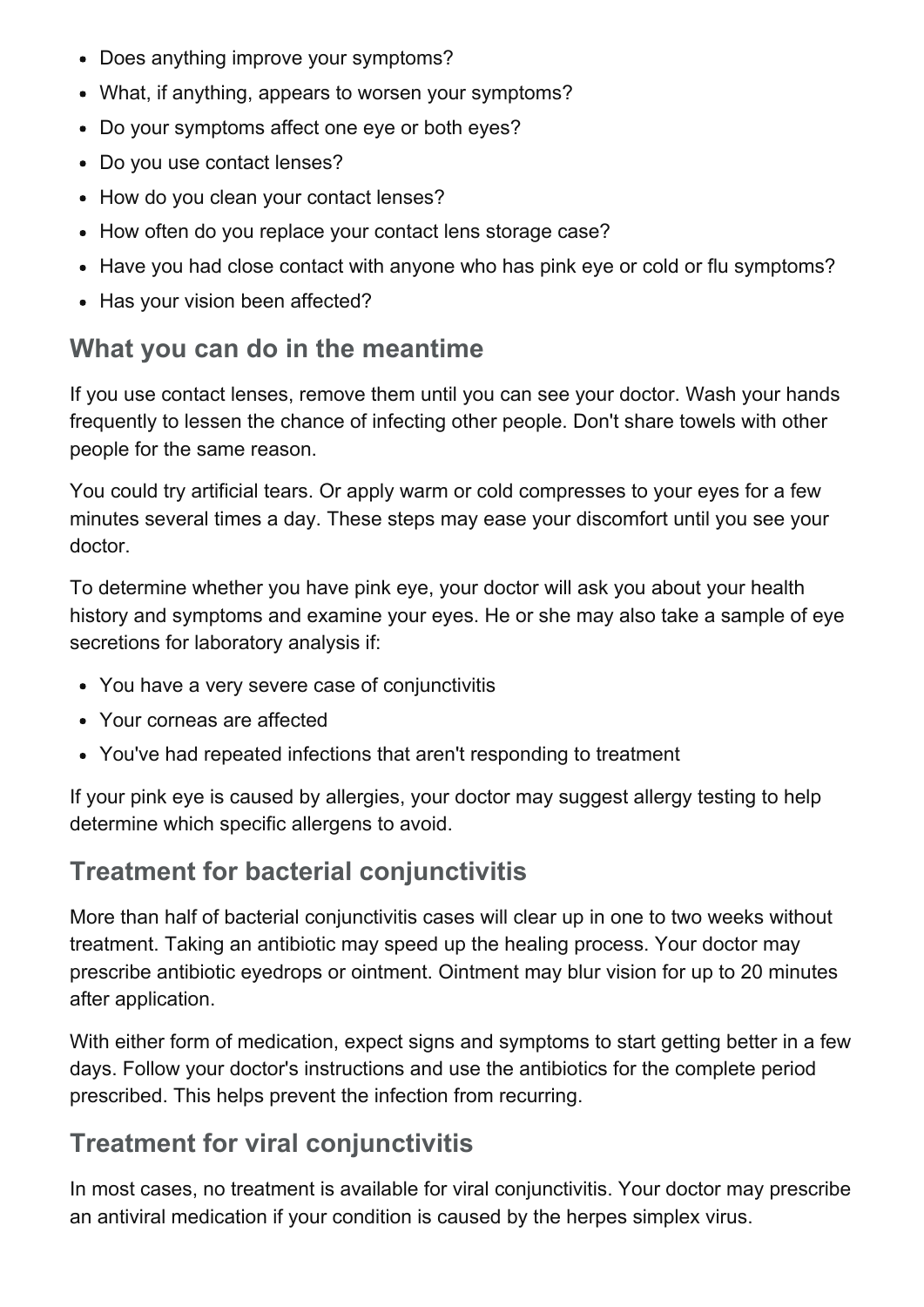Viral conjunctivitis often begins in one eye and then infects the other eye within a few days. Your signs and symptoms will likely clear up as the virus runs its course over one to two weeks.

## Treatment for allergic conjunctivitis

If you have allergic conjunctivitis, your doctor may prescribe from among many different types of eyedrops for people with allergies. These may include:

- Drugs that help control allergic reactions, such as a combination of antihistamines and mast cell stabilizers
- Drugs that help control inflammation, such as decongestants, steroids and antiinflammatory eyedrops

Try these tips to help you cope with the signs and symptoms of pink eye:

• Apply a compress to your eyes. To make a compress, soak a clean, lint-free cloth in water and wring it out. Then apply it gently to your closed eyelids for a few minutes several times a day. Generally, a cool water compress will feel the most soothing. But you can also use a warm compress if that feels better to you.

If pink eye affects only one eye, don't touch both eyes with the same cloth. This reduces the risk of spreading an infection from one eye to the other.

• Use eyedrops. Over-the-counter eyedrops called artificial tears may relieve symptoms. Some eyedrops contain antihistamines or other medications that can be helpful for people with allergic conjunctivitis.

Avoid eyedrops for red eye (Visine, Clear Eyes) because they tend to work for a while then cause rebound redness.

• Stop wearing contact lenses. If you wear contact lenses, stop wearing them until your eyes feel better. How long you'll need to go without contact lenses depends on what's causing your conjunctivitis.

Ask your doctor whether you should throw away your disposable contacts, cleaning solution or lens case. If your lenses aren't disposable, clean them thoroughly before using them again.

- Avoid whatever causes your symptoms. This tip may be helpful if you have allergic conjunctivitis.
- Wash your clothes frequently. This tip may be helpful if you have allergic conjunctivitis.
- Bathe or shower before bedtime. This tip may be helpful if you have allergic conjunctivitis.

### Preventing the spread of pink eye

Practice good hygiene to control the spread of pink eye. For instance: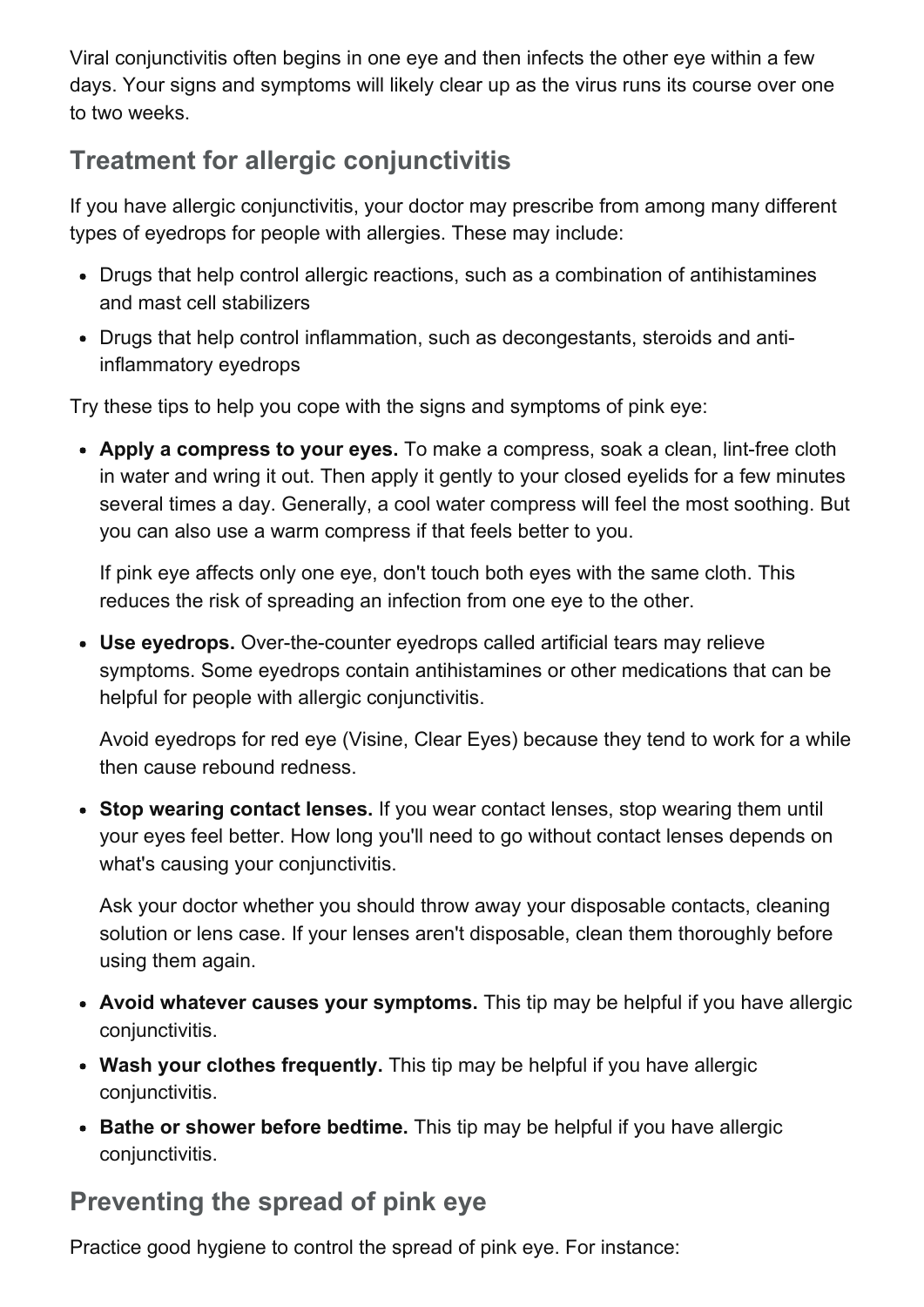- Don't touch your eyes with your hands.
- Wash your hands often.
- Use only clean towels and washcloths.
- Don't share towels or washcloths.
- Change your pillowcases often.
- Avoid swimming in a swimming pool.
- Throw away your eye cosmetics, such as mascara.
- Don't share eye cosmetics or personal eye care items.
- Use any antibiotics for the complete period prescribed.

Pink eye symptoms may resolve in three to seven days. Children with viral conjunctivitis may be contagious for a week or more. Children may return to school when the redness and discharge in their eyes subsides.

If your child has bacterial conjunctivitis, keep him or her away from school until after treatment is started. Most schools and child care facilities require that your child wait at least 24 hours after starting treatment before returning to school or child care. Check with your doctor if you have any questions about when your child can return to school or child care.

#### Preventing pink eye in newborns

Newborns' eyes are susceptible to bacteria normally present in the mother's birth canal. These bacteria cause no symptoms in the mother. In rare cases, these bacteria can cause infants to develop a serious form of conjunctivitis known as ophthalmia neonatorum. This condition needs treatment without delay to preserve sight. That's why shortly after birth, an antibiotic ointment is applied to every newborn's eyes. The ointment helps prevent eye infection.

#### References

- 1. Jacobs DS. Conjunctivitis. http://www.uptodate.com/home. Accessed May 6, 2015.
- 2. Ferri FF. Conjunctivitis. In: Ferri's Clinical Advisor 2015: 5 Books in 1. Philadelphia, Pa.: Mosby Elsevier; 2015. https://www.clinicalkey.com. Accessed May 15, 2015.
- 3. Pinkeye. U.S. National Library of Medicine, National Institutes of Health. http://www.nlm.nih.gov/medlineplus/pinkeye.html. Accessed May 6, 2015.
- 4. Conjunctivitis summary benchmarks for Preferred Practice Pattern guidelines. American Academy of Ophthalmology. www.aao.org. Accessed May 6, 2015.
- 5. Azari AA, et al. Conjunctivitis: A systematic review of diagnosis and treatment. JAMA. 2013;310:1721.
- 6. AskMayoExpert. Conjunctivitis. Rochester, Minn.: Mayo Foundation for Medical Education and Research; 2015.
- 7. Yanoff M, et al., eds. Conjunctivitis: Infectious and noninfectious. In: Ophthalmology. 4th ed. Edinburgh,